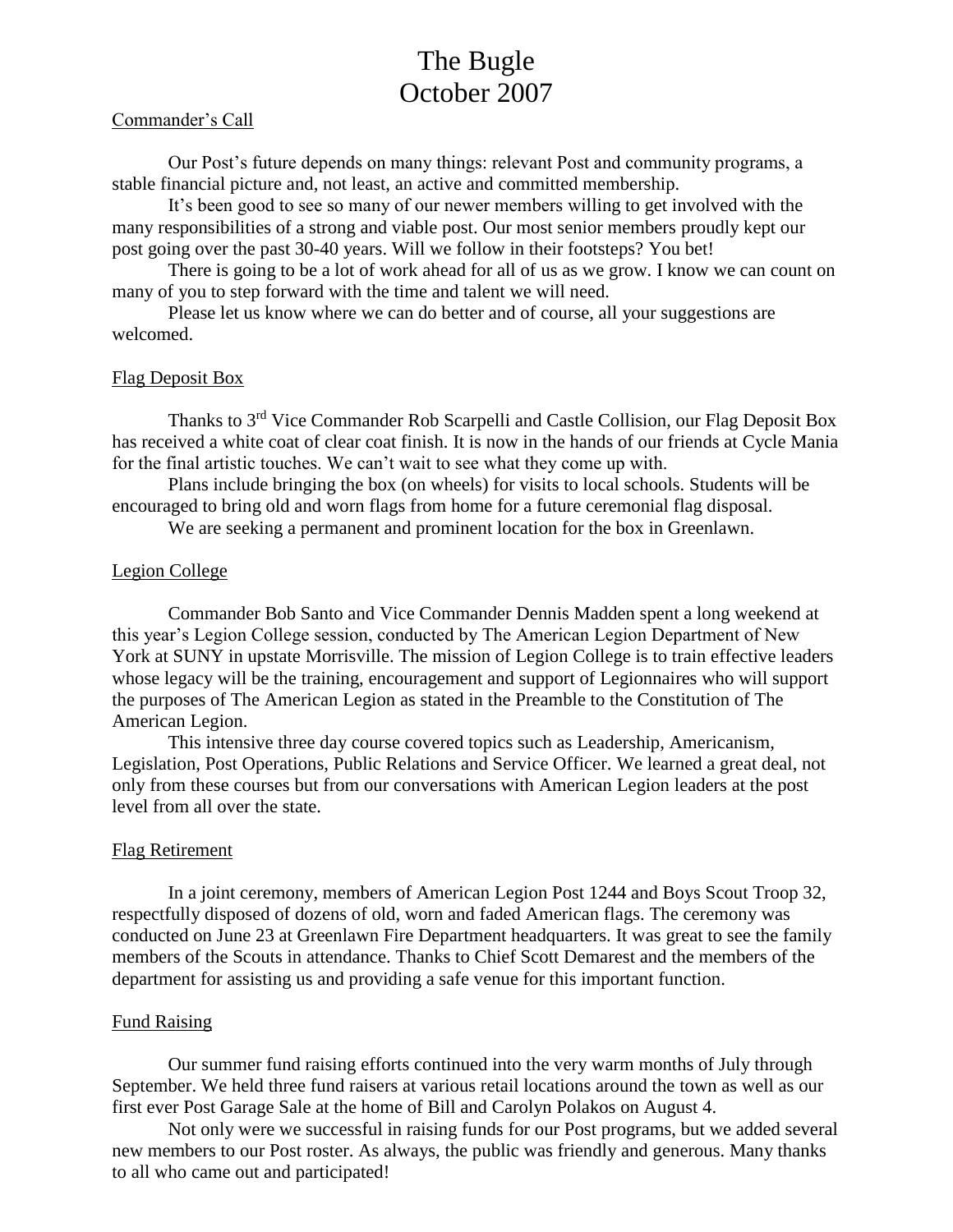# Fireman's Fair Parade

This year's Greenlawn Firemans Fair Parade was a great success and a lot of fun as well. The Fair is the oldest and largest in New York and featured fire departments and their trucks from all over the Town of Huntington as well as many Bag Pipe and Brass Bands. The people of Greenlawn turned out in great numbers for the parade and the fair.

16 members of the Post, including Sons of The American Legion and Legion Riders took part along with Bill's Weapons Carrier, Tony's white convertible and Legion Riders Tony Palmieri and Dennis Giunta on motorcycles.

# Labor Day Cookout

The Post sponsored our second annual Post labor Day cookout, hosted by Dennis and Ann Madden. Long time members as well as newer recruits enjoyed an afternoon of camaraderie and conversation as well as hot dogs and hamburgers and cold drinks. Doo Wop music was supplied by DJ Bill Polakos.

Next cookout will be Memorial Day 2008. Don't miss it!

# Jacob's Light Foundation

Post 1244 continues to support this worthy effort with more members showing up at the packing every month. Jacob's Light was founded by Doreen Kenney in honor of her son Jacob Fletcher who was killed in Iraq in 2003.

Its mission is to send to our military overseas necessities and comforts from home. Focusing on military members without family support from home, Jacob's Light gives them the support they need and is a lifeline from America.

Every month, supplies for the troops are purchased by or donated to the foundation. With the help of many volunteers, boxes are packed with food, toiletries, snacks, reading and writing materials, sunscreen and other necessities. Letters from the public and letters and pictures from school children are also included. Packing is done monthly at the Brentwood American Legion Post and volunteers are always needed. Financial donations can be sent to:

> Jacob's Light Foundation 116 Nadia Court Port Jefferson, NY 11777

Please contact Dennis Giunta at 631-754-4281 for more information.

#### Veterans Day Sunday November 11

Please join us for our Veterans Day Memorial Ceremony at 11:00 a.m. Greenlawn Memorial Park Broadway and Pulaski Avenue, Greenlawn

We will gather at 10:45 a.m. at the Dunkin Donuts parking lot across the street. Our ceremony will begin promptly at 11:00 a.m.

The "Eleventh Hour of the Eleventh Day of the Eleventh Month" when the armistice ending WWI was signed in 1918.